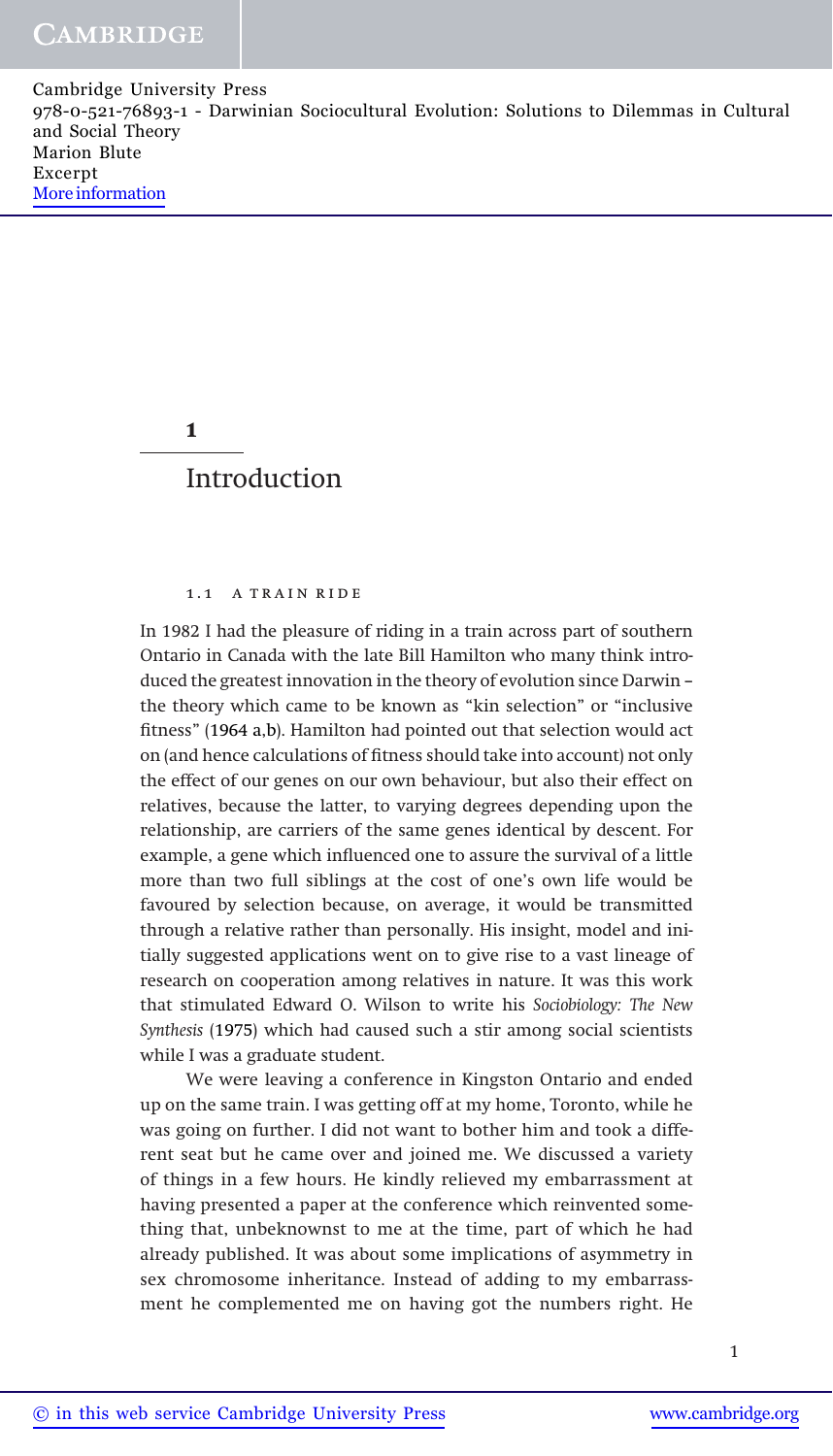## 2 Introduction

also wondered why, in the human species, it is females who tend to ornament themselves, while in most other species it is males. I suggested the former impression might be a result of sampling error and not representative of the diversity of human societies and cultures across the five to seven million years of history since we diverged from our common ancestor with chimpanzees, and provided a few examples. We also discussed his theory that antagonistic coevolution with parasites is responsible for the maintenance of sex sexual species may manage to resist the onslaught of their much more rapidly evolving parasites by recombining their genes in every generation, making parasite populations, in effect, start their "pursuit" all over again. In making that argument he had noted that our first line of defence is the adaptive immune system which functions in many respects as a mini-evolutionary process taking place within the organism. I explained that the individual learning process by reinforcement and punishment is also such a miniature evolutionary process which takes place within the organism.

But most of all, we discussed the landscape we were travelling through - particularly the fact that it was at least as much marked by culture as by biology. We noted the land strewn with human artifacts - the roads, tracks, overhead wires, fences, farm houses, villages and towns, domesticated species, and the cleared (and not uncommonly again abandoned) fields being replenished with a new ecosystem of mixed native and once cultivated species gone wild. I was subsequently very surprised and disappointed then, as the three volumes of his collected works accompanied by reminiscences of their genesis and publication appeared after his tragically early death, to learn of his shockingly out-dated and dangerous eugenicist views. Parents should be free to practise selective infanticide; those who want to keep a "vegetable baby" alive should be required to pay for it (2001 V 2:xiviii); caesarean birth rates put us at risk of evolving a species incapable of giving birth naturally and so on he argued. How could one with so kindly and gentle a nature, in both my own experience and the accounts of others, be so wrong in ethical matters as to endorse views that in the past have contributed to discrimination, forced sterilization, murder and genocide? With respect to science rather than ethics, how could a scientist who had been so brilliantly original in his papers and who had chatted so freely with me about culture, ultimately have been so obtuse on the topic of psychology and the social sciences? As one reviewer of the second volume (Hamilton 2001) put that point: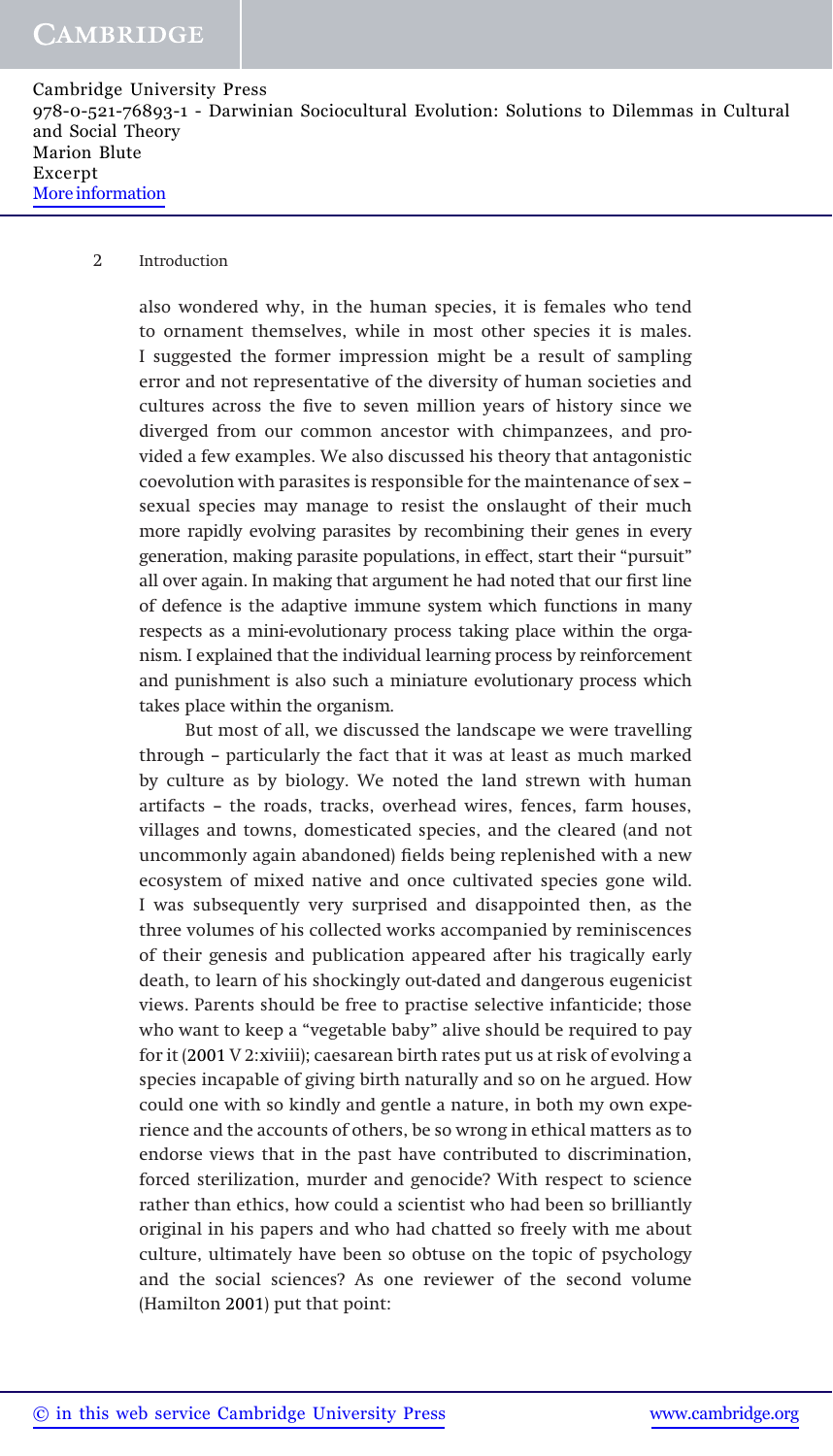Developmentalism 3

Hamilton's line connecting the behaviour of animals to that of humans was short and straight, the evolution of the human brain having done little to warp or extend it. His biologisation of our species accordingly pervades the (first) two volumes, but is more prominent in the second (Barry 2003).

It made me wonder for a time if the critics were right, if there was something intrinsic to evolutionary theory that fostered such views. After the initial shock wore off, I remembered that for every prominent evolutionist who expressed such eugenicist views, there were more who denounced them (e.g. Gould 1981, 1996; Lewontin, Rose and Kamin 1984). For every evolutionary biologist who thought that genes count for everything and culture for nothing, there were similarly renowned ones who made a point of acknowledging the potential significance of cultural evolution (Dawkins 1976:191-201, 322-31; Maynard Smith and Warren 1982; Williams 1992:15-16, 18-19; Maynard Smith and Szathmary 1995:309; Futuyma 1998:4) and some had even made it a focus of their work (Cavalli-Sforza and Feldman 1981; Ehrlich 2000). For these kinds of reasons, it is important that I make clear right at the beginning what this book is not, as well as what it is, about.

First it is not about the application of gene-based biological evolutionary theory to human behaviour (sociobiology, human behavioural ecology, evolutionary psychology, etc.) which is not to deny its utility. Shorn of racist and eugenicist views, as with a few rare exceptions it currently is (albeit sexism is another story), evolutionary biology applied directly to humans has yielded a great many interesting insights about human nature, the history of human populations and even their health.

# 1.2 developmentalism

Secondly, it is not about the developmental stage theories of historical "progress", what Karl Popper (1957) called "historicism", and that have been called evolutionism for most of the history of the social sciences. In those theories, societies, cultures or particular institutions are proposed to necessarily pass through (some) particular sequence of stages. For example:

Societies or cultures were held to develop from despotism through monarchism to republicanism (Montesquieu), from the theological through the metaphysical to the scientific (Comte), from status to contract (Maine), from the primitive through the feudal and capitalism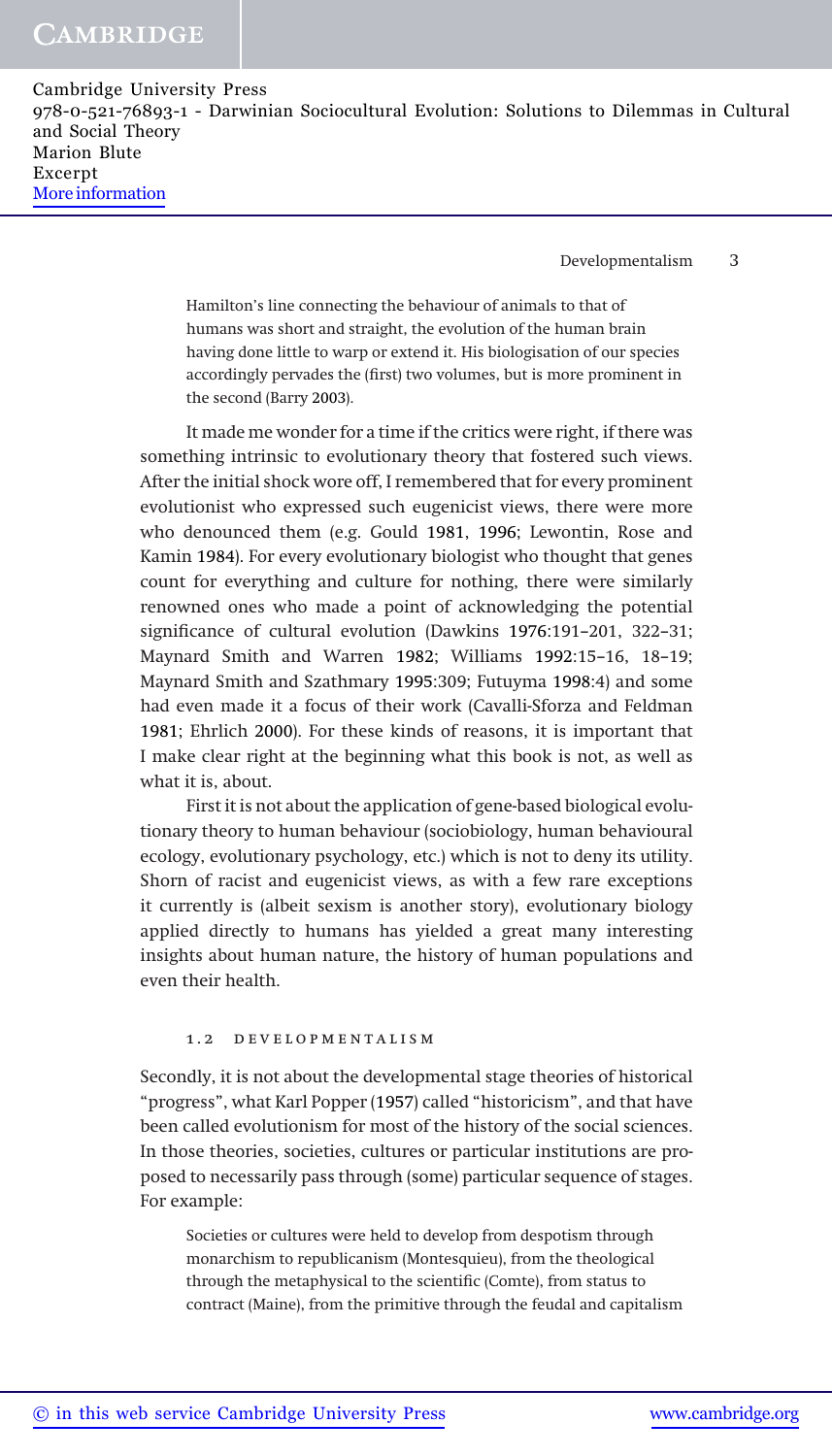| Cambridge University Press |                                                                                          |
|----------------------------|------------------------------------------------------------------------------------------|
|                            | 978-0-521-76893-1 - Darwinian Sociocultural Evolution: Solutions to Dilemmas in Cultural |
| and Social Theory          |                                                                                          |
| Marion Blute               |                                                                                          |
| Excerpt                    |                                                                                          |
| More information           |                                                                                          |

## 4 Introduction

to the socialist (Marx), from savagery through barbarism to civilization (Morgan), from gemeinschaft to gesellschaft (Toennies), from the ideational through the idealistic to the sensate (Sorokin), from folk through feudal to industrial (Redfield), from mechanical to organic solidarity (Durkheim), etc. The family was proposed to develop from sexual promiscuity through the matrilineal family through the patrilineal family to the conjugal family; the economy from gathering, through hunting, through herding through agriculture to industry; technology from wood, through stone, through bronze to iron; legal systems from communal to private property or from status to contract; religion from magic through animism through totemism to belief in a personal deity; and for the polity there were many sequences but all ended in democracy. (Blute 1979:47)

Sanderson's excellent recent history of evolutionism in sociology and anthropology (2007) sees slightly modified versions of such stage theories of history as the essence of evolutionism in the social sciences. He adopts Wright's (1983) criteria that evolutionary theories must have three features.

- 1. It must propose a typology of social forms with potential directionality.
- 2. It must order these social forms in the way it does on the assumption that the probability of remaining at the same stage in the typology is greater than the probability of regressing.
- 3. It must assert a probability of transition from one stage of the typology to another. (2007:5)

In evolutionary biology, passing through a characteristic sequence of stages is something that individual members of evolving populations rather than populations, species or higher taxa themselves do. Such theories are more akin to developmental than to evolutionary biology and are more aptly characterized as such. This is not to claim that so many distinguished social scientists were wholly wrong. For example, hunting and gathering wild food was the primordial mode of human subsistence. Horticulture (small-scale agriculture with human labour using hand tools), intensive agriculture (farming with energy from animals yoked to plows), and industrialism (in which human and animal labour is largely replaced by machines using fossil fuels) did branch off successively later (Blute 2008b). However, the emergence of such novel modes of subsistence accompanied by new forms of social organization are more akin to what biological evolutionists historically called "grades" and more recently have called "major transitions" (Maynard Smith and Szathmary 1995) - transitions such as the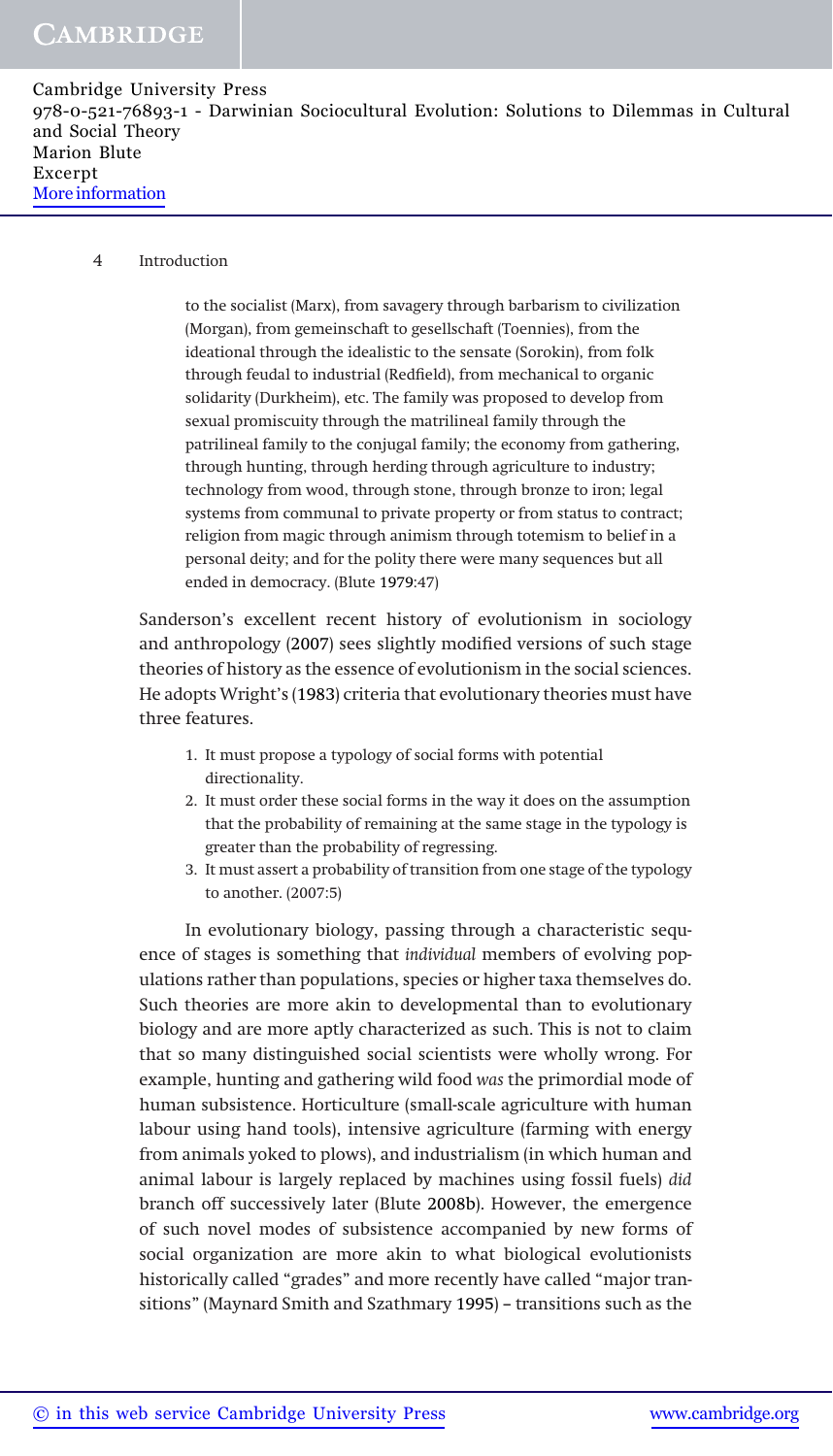Developmentalism 5

emergence of the more complex eukaryotic from simpler prokaryotic cells, or of multicellularity from unicells, than they are to any necessary sequence of stages universal to some class of units. Such increases in complexity in some lineages (or even progress if one's values lead one to label them as such) are part of the story of evolution and that should not be forgotten, as Arthur (2006) has recently emphasized for biology. However, while the logic of the evolution of such increases in complexity is discussed here in Chapter 8, they are only one part of the larger picture of innovation and recombination, differential proliferation under selection, and diversification of species, which characterize the branching tree of an evolutionary process.

These traditional theories were commonly developmental in a second sense in that the process of change itself was commonly understood in terms that a biologist would recognize as developmental rather than evolutionary. Multicellular development and evolution are deceptively similar - both involve growth (the proliferation of cells in development, of individuals in evolution), a branching process (differentiation in development, diversification including speciation in evolution), and interactions among the "branches" (normally cooperation based on a division of labour in development but any or all of competition, conflict and cooperation in evolution).

A classic example of such developmental theories of social change was the work of the English polymath, Herbert Spencer, perhaps the most misunderstood theorist in the history of the social sciences. Stereotypes would have it that Spencer took Darwin's theory of evolution and tried to apply it to society. In fact, rather than being inspired by Darwin, Spencer was a believer in free enterprise from the beginning as was made clear in his first book, The Proper Sphere of Government (1842) which expressed his faith in nineteenth-century liberalism, the common intellectual coin of the time in England. Subsequently, his famous essays on "the development hypothesis" (which could profitably be read by evolution-deniers today) and on "Progress: Its Law and Cause" (making clear the developmental nature of his theory of change) were published seven (in 1852) and two (in 1857) years respectively before the first edition of On the Origin of Species in 1859. Reviewing a textbook of physiology drew his attention to the work of the German embryologist Karl Ernst Von Baer on differentiation in development. Rather than Darwin, Von Baer was the immediate inspiration for Spencer's "theory of everything" that progress consists of transitions from the homogeneous to the heterogeneous accompanied by integration - as he makes clear in his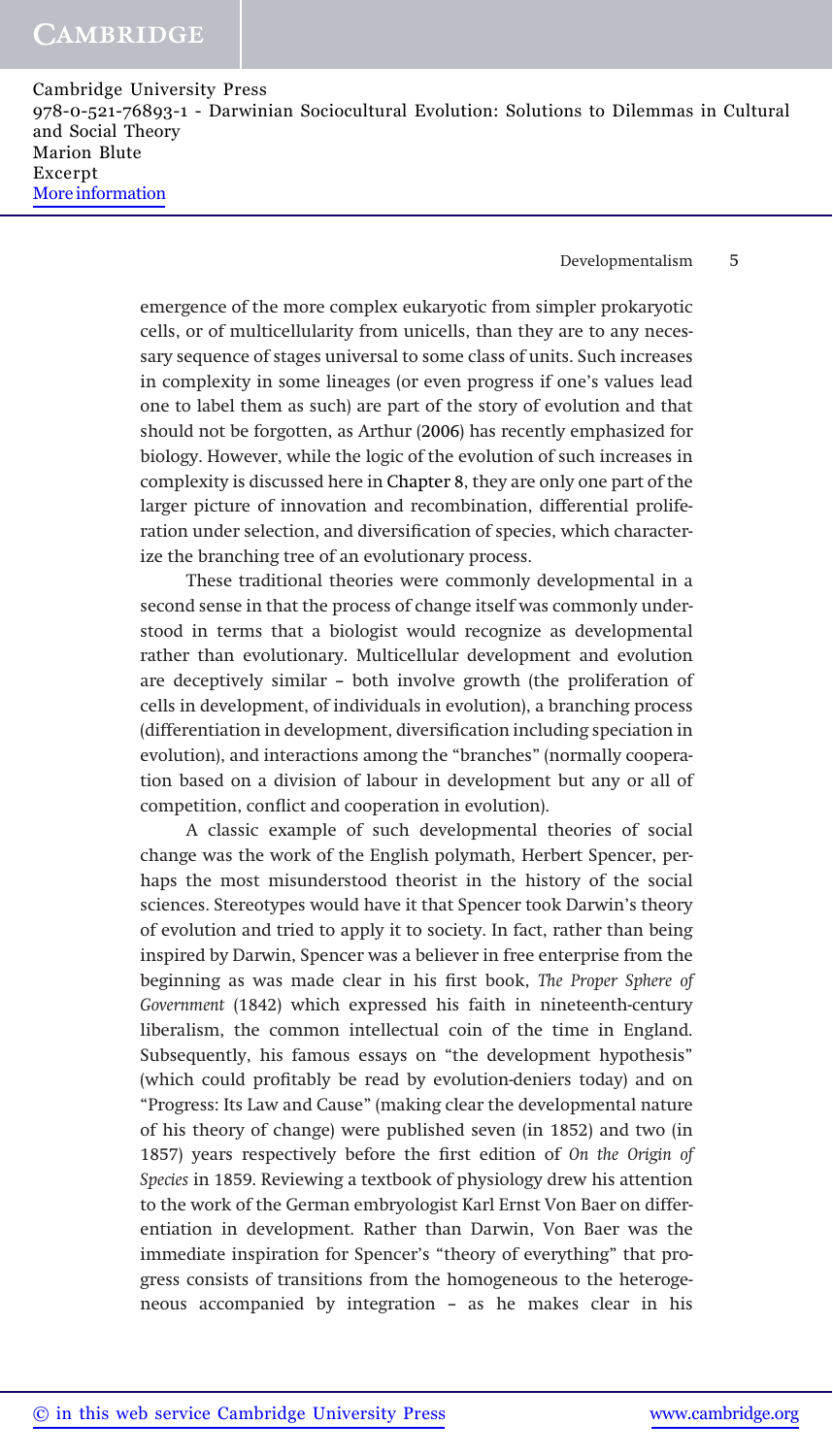| Cambridge University Press                                                               |
|------------------------------------------------------------------------------------------|
| 978-0-521-76893-1 - Darwinian Sociocultural Evolution: Solutions to Dilemmas in Cultural |
| and Social Theory                                                                        |
| Marion Blute                                                                             |
| Excerpt                                                                                  |
| More information                                                                         |
|                                                                                          |

## 6 Introduction

autobiography (1904, II, 8-13 & 165-170) - and was the source of his expectation that free competition would result in cooperation rather than conflict.

From the lowest living forms upward, the degree of development is marked by the degree in which the several parts constitute a cooperative assemblage (1862:276).

Nothing like a high type of social life is possible without a type of human character in which the promptings of egoism are duly restrained by regard for others (1873:198).

Spencer believed that governments should not provide poor relief for example, not because the competition required for progress demanded that the unfit go to the wall so to speak, but because he thought that government interference would frustrate the development of private charities. Towards the end of his life Spencer was depressed that people were not living up to his expectations that they would create the cooperative "social state" which he had envisaged and became something of a misanthrope. Some (e.g. Peel 1971:137) have emphasized an origin in social rather than biological science for Spencer's emphasis on specialization and cooperation - Adam Smith by way of Milne-Edwards on "the biological division of labour" which Spencer also mentions. There can be no doubt, however, that while mentioning this, Spencer's autobiographical account emphasizes the embryological influence. Again, be what it may, Ghiselin got to the heart of the matter. Spencer "assumed that individuals act in the ultimate interest of society" (1974a:224). Not exactly assumed, however rather cooperation emerges as a consequence of crowding, and among people for example, characterizes industrial society.

Later, the conception of change of the theorist most responsible for the institutionalization of sociology in the nineteenth century, Emile Durkheim, was similarly developmental, and indeed indebted to, Herbert Spencer (Corning 1982). In The Division of Labour in Society (1893) Durkheim conceptualized society as being, like an organism, an entity which passes through stages while it grows (increasing in density and frequency of interactions) and develops. It develops in the sense that it becomes (a) increasingly internally more heterogeneous, for example in its occupational structure, and (b) increasingly internally more functionally interdependent - all changes which Durkheim called the transition from "mechanical" to "organic" solidarity. He offered as evidence for such a transition the increasing quantity and importance of contract law regulating relations between individuals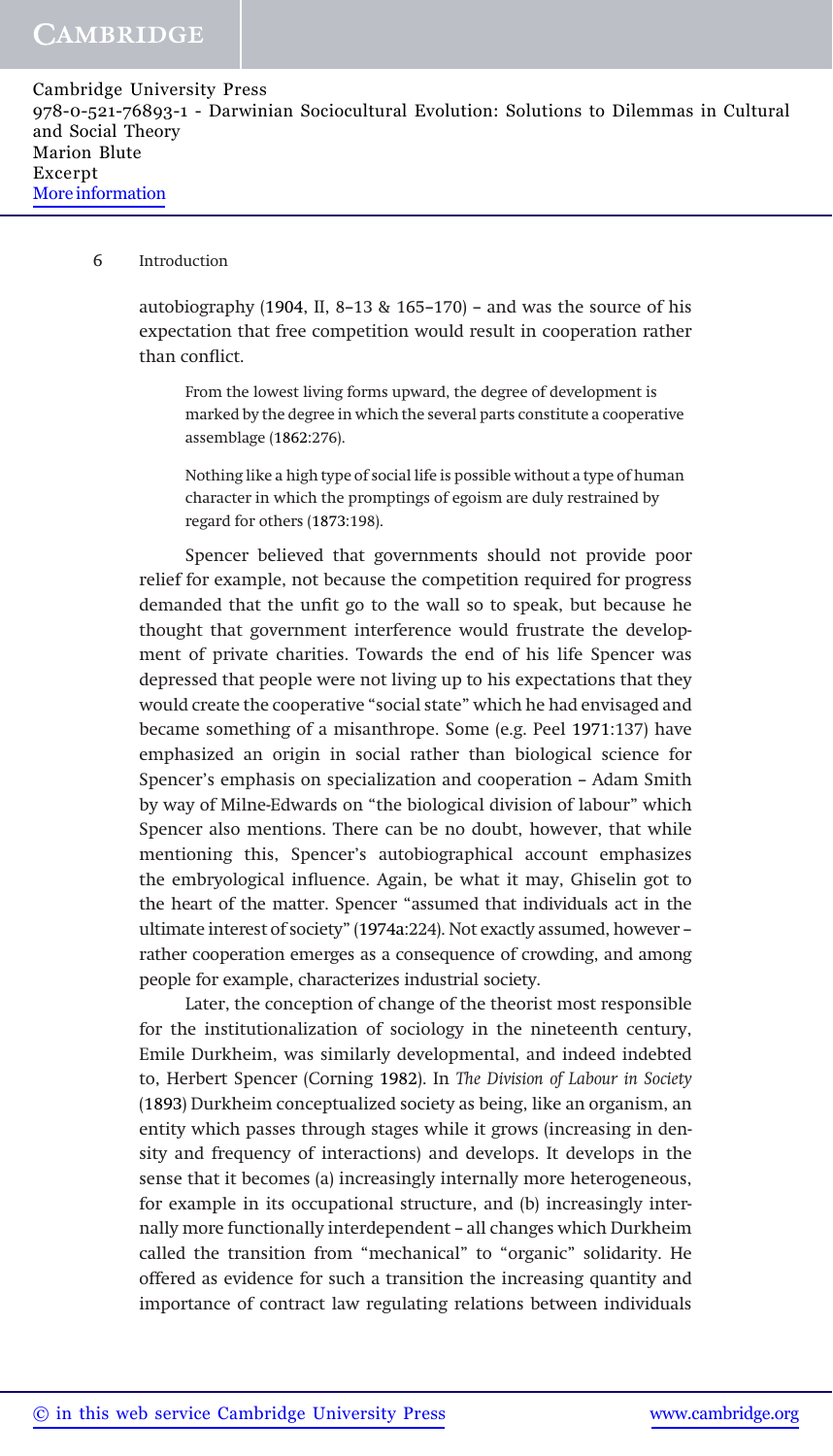Darwinian sociocultural evolution 7

and groups as opposed to criminal law. He offered as an explanation for the transition - need. Growth makes specialization and cooperation necessary and they appear because they are needed. Durkheim's Elementary Forms of the Religious Life (1912) is in the same vein - religion appears in the historical development of human societies universally because it is needed for social solidarity.

Later developmentalism was the source of inspiration for the general systems theory of Bertalanffy (1968) whose earlier work was on developmental biology and for his followers in sociology (Buckley 1967). It was also the version of functionalism finally settled on by Talcott Parsons (1966; albeit like so many others, he called it evolutionism). According to Parsons (1973:72) his functional theory of change was "most closely analogous to the process of growth in the organism", a "process of structural differentiation and the concomitant development of patterns and mechanisms which integrate the differentiated parts". Indeed, the developmental influence continues to linger at least terminologically, if not otherwise, in the use of terms like "development" (found everywhere) and "morphogenesis" (e.g. Archer 1995) derived from embryology for cultural and social change.

# 1.3 darwinian sociocultural evolution

If it is not about sociobiology or about developmental-stage theories of historical progress, what is this book about? Contemporary Darwinian rather than developmentally inspired theories of change in the social sciences come in three broad forms - the gene-based biological (sociobiology, human behavioural ecology and evolutionary psychology), the social learning or meme-based sociocultural, and dual inheritance or gene-culture coevolutionary theory. This book is about the second about sociocultural evolution. Again, this is not to deny the utility or importance of the others (in my own career for example, I have published in all three areas). However, I am most excited about the possibility of a unification of the social sciences themselves within a broadly synthetic sociocultural evolutionary framework. Ultimately, of course, both life and social scientists will also have to face up to the interaction between evolution in the two realms. While some progress has been made on the topics of dual inheritance and coevolution (e.g. Boyd and Richerson 1985; Durham 1991; Feldman and Laland 1996; Richerson and Boyd 2005; Blute 2006a), there is still a long way to go. While the relationship or interaction between the two is not the subject of this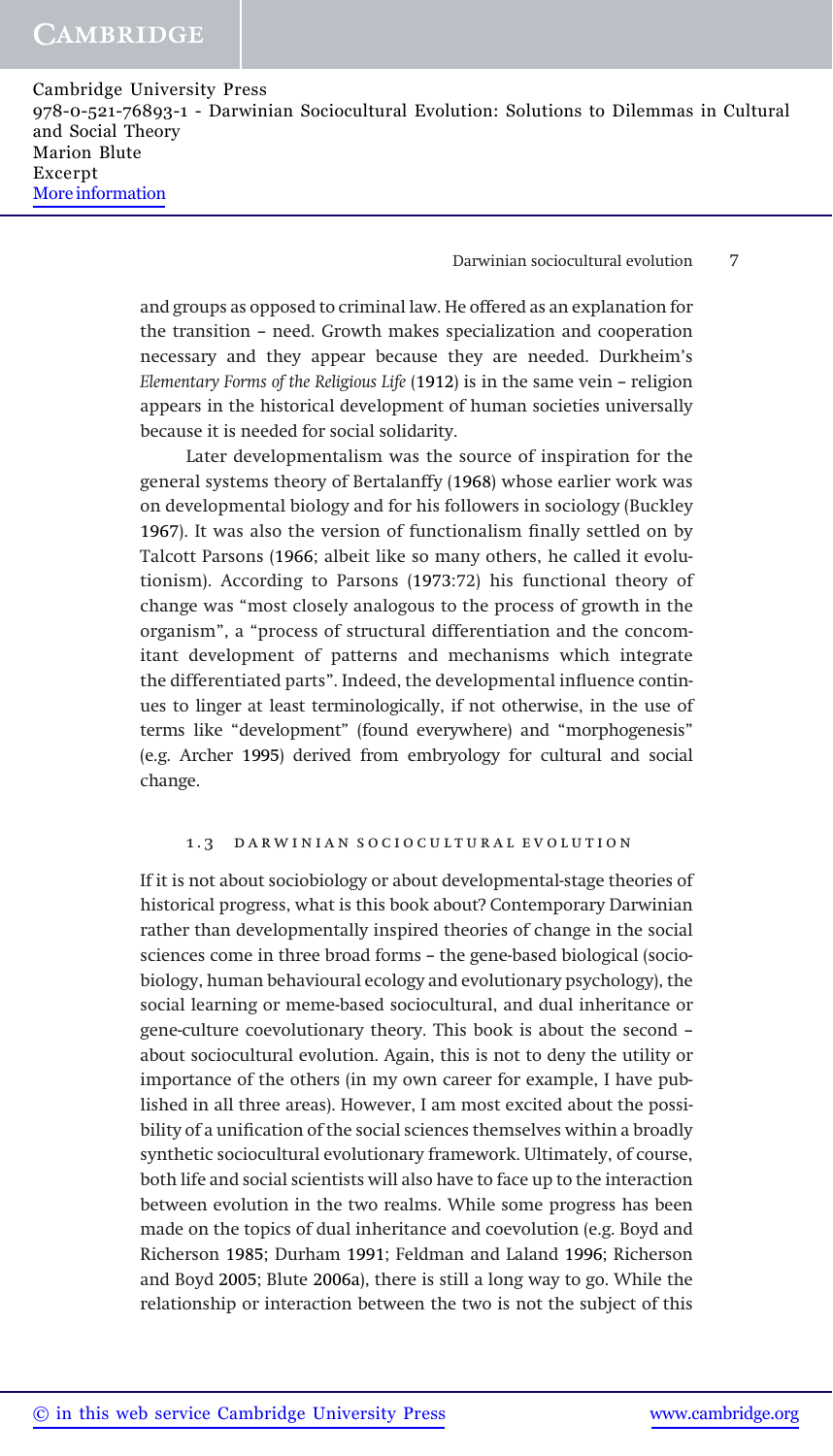#### 8 Introduction

book either, it will be returned to in the final chapter on the future of the social sciences.

Sociocultural evolutionary theory in the second sense, which is the subject of this book, the social learning or meme-based variety, has been bubbling up from the bottom in recent decades. It is being developed and applied in virtually every social science discipline. These include the study of languages, technology both prehistoric (archaeology) and historic, science, economic organizations and institutions and memetics as well as, to some degree, in the most general social science disciplines including anthropology, sociology and even history. We will not so much be considering the story of sociocultural evolution, which, after all, is the story of all of human history, but the process. By now, a rather large literature has accumulated and there is fairly wide agreement on the most basic elements of the process commonly described after Hull (1988), for example, as replication, variation, interaction and selection. Replication is commonly thought to take place socioculturally by any mechanism of social learning (but see Chapter 5). Typically, it involves the transmission of ideas, (or "memes" suggesting memory and genes in Dawkins 1976 terminology) - "information such as knowledge, beliefs, and values that is inherited through social learning and expressed in behavior and artifacts" (Mesoudi, Whiten and Laland 2004, paraphrasing Boyd and Richerson 1985). Sociocultural evolution, at least when social learning takes place by linguistic instruction rather than simply by observation (Blute 2001a), includes an equivalent of the distinction between genotypes (digitally encoded information such as the genes influencing height) and phenotypes (observable characteristics such as height itself) in biology. Variations, including new combinations, are introduced from time to time.

These socially learned "iss" and "oughts" informing and directing behaviour have been given many terms in various social sciences through their history. Sociologists refer to "norms and values". Anthropologists once liked to talk about "folkways and mores" but today more often say "traditions" (albeit some students of animal behaviour like to call animal cultures "traditions" to distinguish them from human culture). Linguists speak of "rules" or "competencies"; institutional, including evolutionary economists and organization theorists of "conventions", "habits", "routines", and "competencies". Archaeological speak is quite varied -"techniques", "design elements", "traits" and "traditions", for example, are fairly common. In science studies they speak of concepts,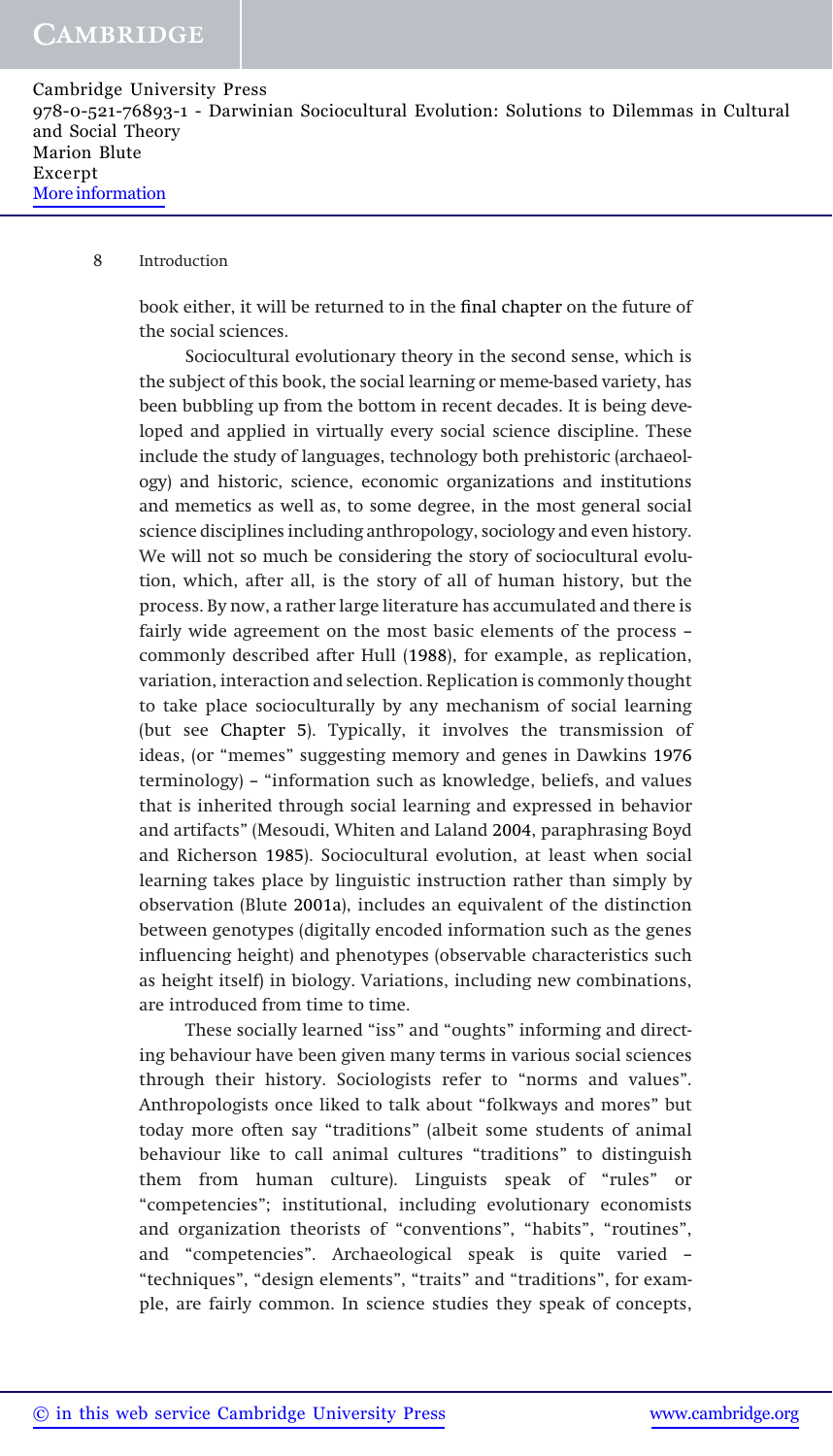#### Darwinian sociocultural evolution 9

theories and methods but also of more inclusive entities such as "research programmes" and "paradigms". In any event according to evolutionists, such socially learned information and instructions, commonly embodied in social roles, statuses or identities, interact with each other, with other inherited resources such as wealth, income, power and status and with the environment yielding the visible behaviour and artifacts characteristic of some particular social identity. As a result of this, some social identities prove more viable and more successful at recruitment than do others, and hence their beliefs and values become relatively more common, i.e. selection and evolution in the form of statistical changes in a population take place. Molecular biologists out-compete cell biologists; specialists doctors out-compete general practitioners; born-again Christians and Islamists out-compete more traditional denominations of their religions and so on. As with viruses in biology, in an era of mass communications particularly, information more or less disembodied from particular social identities can also spread horizontally and evolve as well, a fact often emphasized by memeticists to many of whom a meme is simply "an idea that spreads". "Information wants to be free" as Stewart Brand so famously declared and Web enthusiasts constantly remind us.

Some differences of opinion remain, of course - about the choice of terms as above and about the mechanisms involved in social learning or imitation, for example. Some view sociocultural evolution as analogous to the biological, while others prefer to think in terms of evolutionary epistemology (Campbell 1974), universal Darwinism (Plotkin 1994; Cziko 1995; Dennett 1995) or multi-process selection theory. This is the theory that all knowledge-acquiring and utilizing processes are selection processes and includes individual learning by reinforcement and punishment and certain aspects of the adaptive immune response (Hull, Langman and Glenn 2001) as well as biological and sociocultural evolution as special cases. When they first come to this kind of evolutionary theory in the social sciences, one of the first thoughts that often occurs to people is that cultural evolution is "Lamarckian" rather than "Darwinian". Superficially, the Lamarckian view seems plausible - individuals can learn things, by trial and error for example, and these "acquired adaptations" can be inherited as others learn socially from them.

The intricacies of the Darwinian versus Lamarckian argument in cultural evolution may be pursued in the literature by those interested (e.g. Murmann et al. 2004; Hodgson and Knudsen 2006; Kronfeldner